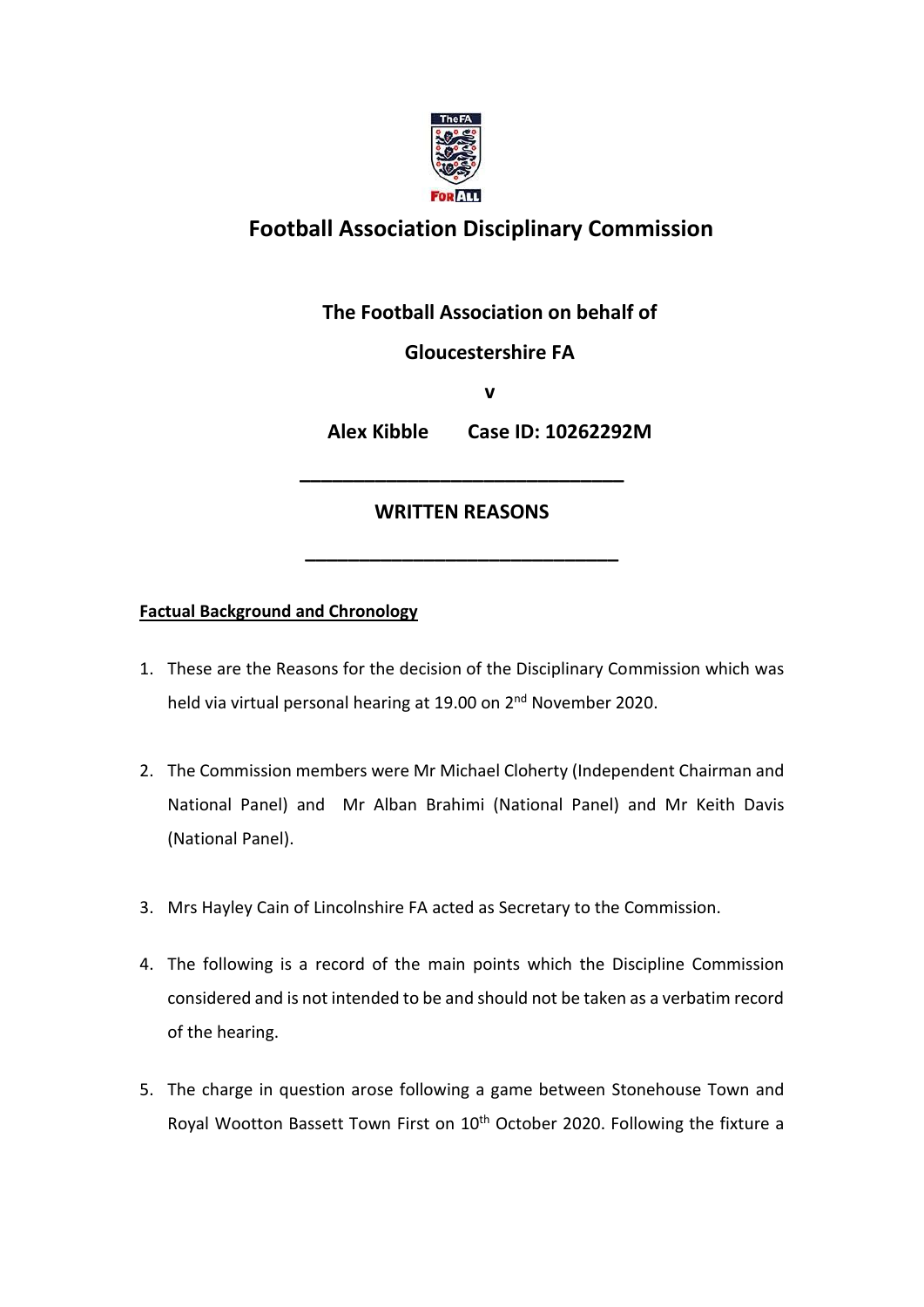report was provided to Gloucestershire FA and details of the allegations were contained within this report.

- 6. By letter dated 14th October 2020 Mr Alex Kibble, a player for Stonehouse Town, was charged with two breaches of Rule E3 – improper conduct against a match official (including physical contact) Improper conduct against a match official (threatening and/or abusive language/behaviour)
- 7. A response was provided by Mr Kibble and he denied the breaches of rule E3 improper conduct against a match official and asked for the matters to be dealt with by a personal hearing.

### **The Relevant FA Rules**

### 8 **Improper Conduct against a Match Official**

96.2 Physical contact or attempted physical contact: examples include but are not limited to: pushing the Match Official, pulling the Match Official (or their clothing or equipment), barging or kicking the ball at a Match Official (causing no injury) and/or attempting to make physical contact with the Match Official (for example, attempting to strike, kick, butt, barge or kick the ball at the Match Official);

#### *Physical contact or attempted physical contact:*

101.3 suspension from all football activities for a period of 182 days, with a mandatory minimum of 84 days from all football and football activity and a fine of £100.

101.4 a fine of up to £150.

#### *Threatening behaviour*

96.1 Threatening behaviour: words or action that cause the Match Official to believe that they are being threatened;

#### *Threatening behaviour:*

101.1 suspension from all football activity for a period of 112 days / 12 Matches, with a mandatory minimum suspension from all football activity for a period of 56 days / 6 Matches; and

101.2 a fine of up to £100, with a mandatory minimum fine of £50.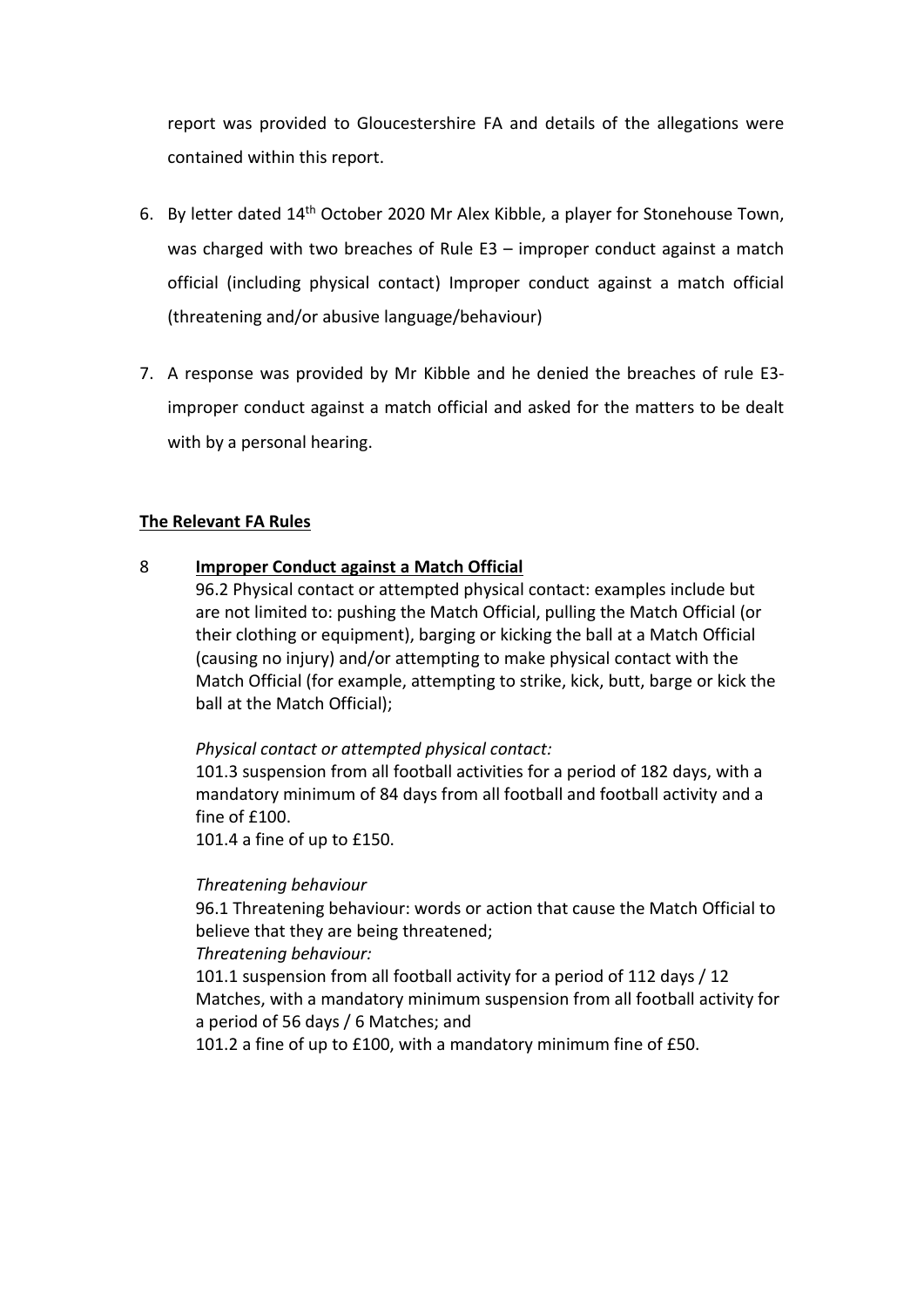#### **The Evidence**

- 9 The Commission had before them the following items to consider:
- (i) A written report dated  $11<sup>th</sup>$  October 2020 from Mr Owen Brimicombe, referee for the fixture who stated that in  $91<sup>st</sup>$  minute of the game Stonehouse appealed for a penalty which was not given by the official and the Stonehouse Town number 7, Mr Alex Kibble, ran after the referee. Mr Kibble was reported to have ran  $15 - 20$  yards to confront the official and he ended up making contact and barging me with his arm and shoulder. Mr Brimicombe dismissed Mr Kibble from the field of play for barging the official and the referee noted that he did not leave the field of play immediately and had to be directed by his team mates a full minute after receiving the red card.
- (ii) A typed statement dated  $16<sup>th</sup>$  October 2020 from Mr Alex Kibble who stated that he was the Stonehouse Town captain and in the last minute of the game the referee did not award his team a penalty and a number of players approached the referee to appeal the decision. At this point Mr Kibble describes himself as being 10 yards away from the official and his teammates and when he initially approached the official his intention was to speak to him and usher his teammates away

Mr Kibble describes that he jogged towards the referee with his arms outstretched as if to appeal the decision and as he approached he shouted 'ref, ref how is that not a penalty' and he describes the match official as facing away from him. Mr Kibble stated that he was five yards away from the referee when Mr Brimicombe turned around and ran towards Mr Kibble, towards the half way line and as he did so he made contact with Mr Kibble's outstretched right arm.

Mr Kibble alleges that the referee made contact with him and immediately the official showed the red card without consulting the linesman and he stood away from the referee and the official approached Mr Kibble and told him he was being sent off for barging into the official and he did not need to be escorted from the pitch.

About 15 minutes after the game had concluded Mr Kibble went to speak to the referee in his changing room and they both discussed the incident and agreed there was a difference of opinion.

(iii) A typed statement dated 18<sup>th</sup> October 2020 from Mr Nigel Sanders, chairman of Stonehouse Town FC who reported that the referee did not award a penalty and several players surrounded the official. The referee then was reported to have moved to the side to walk away from the surrounding players he bumped into Mr Kibble who was moving towards the official and Mr Kibble was sent off.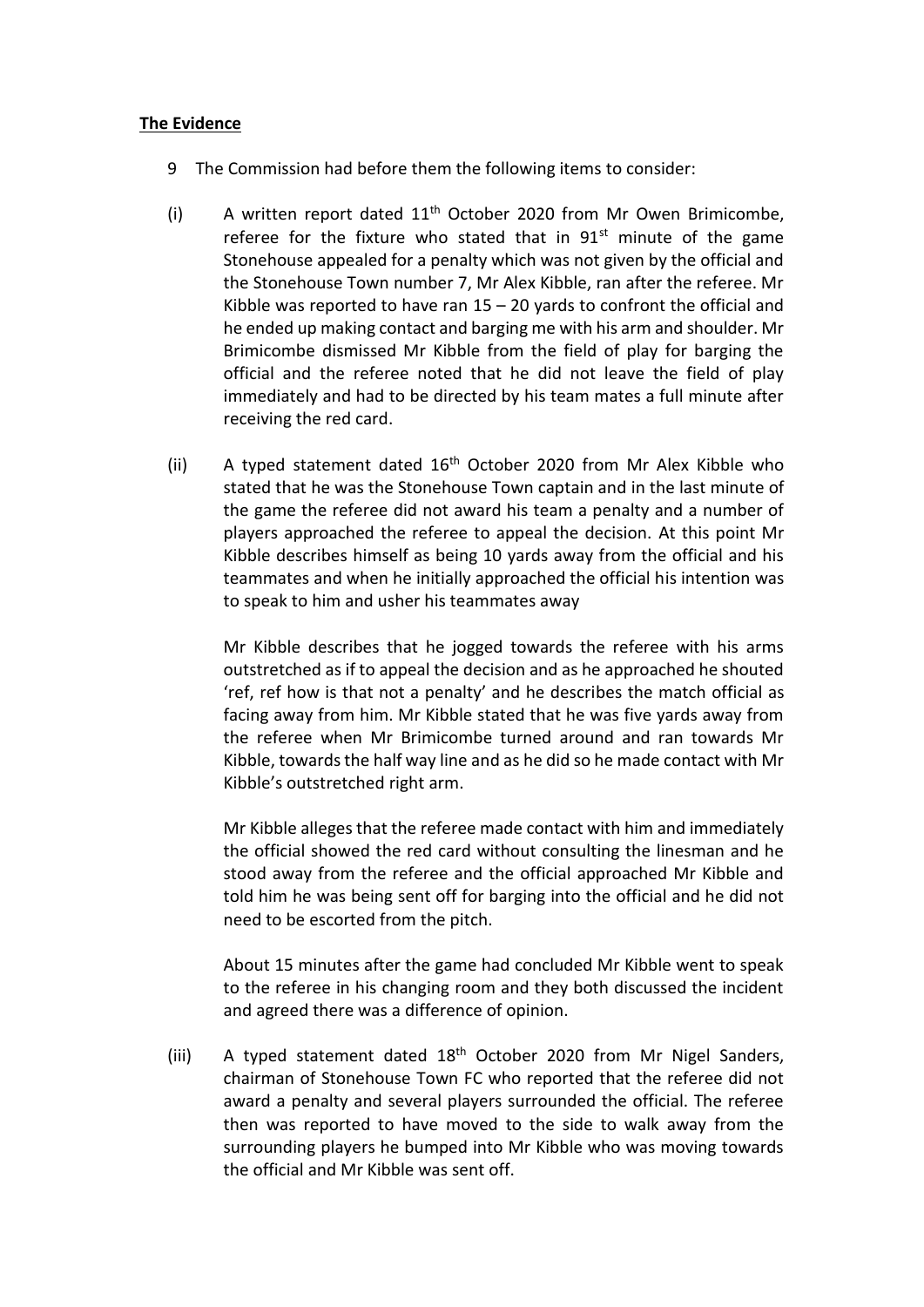(iv) An undated typed statement from Mr Mike Smith, Secretary of Stonehouse Town who was watching the game and near the end his players appealed and were denied a penalty by the referee. The Stonehouse Town players shouted and appealed for the penalty and the team captain Mr Kibble approached the referee from behind with his arms outstretched and as he got to the referee, the official turned around suddenly into Mr Kibble and into his outstretched arm. The referee immediately sent Mr Kibble off.

Mr Smith was of the opinion that the referee turned into Mr Kibble and he was not barged.

- (v) A typed statement dated 18<sup>th</sup> October 2020 from Mr Tim Williams, player for Stonehouse Town who stated that just after the penalty appeal was turned down he was standing behind the referee who was running at pace to where the incident took place. Mr Williams reported that Mr Kibble was ahead of him with his arms outstretched and the referee turned around quickly and as a result he turned directly into Alex who had his arms in the air to appeal for the penalty and Mr Kibble's arm brushed the referee's in an unfortunate collision.
- (vi) A typed statement dated 15<sup>th</sup> October 2020 from Mr William Pedrick, player for Stonehouse Town who stated that Mr Kibble shouted for a penalty with his arms in the air and the referee turned and ran into the outstretched arm of Mr Kibble.
- (vii) A typed statement dated 19<sup>th</sup> October 2020 from Mr Macloud Moyo, a substitute for Stonehouse Town who stated that Mr Kibble was contesting a penalty with his arms raised in the air and the referee turned around as he was walking away and accidently bumped into Mr Kibble
- (viii) A typed statement dated 19<sup>th</sup> October 2020 from Mr Sam Collier, manager of Royal Wootton Bassett who reported that the referee did not award a penalty and the Stonehouse Town captain had followed the referee who continued to run. Mr Collier believed that the referee turned and made contact with the Stonehouse players outstretched arm in what appeared to be an incident without malice or intent from either the referee or Mr Kibble.
- (ix) A typed statement dated 19<sup>th</sup> October 2020 from Mr Chris Burns, manager of Stonehouse Town who stated that Mr Kibble approached the referee with his arms raised/outstretched and the official turned around suddenly causing Alex's arm to make contact with the referee. Mr Burns did not believe that Mr Kibble meant for this to happen.
- (x) An undated typed statement from Mr Chris Earle, player for Stonehouse Town who stated that he was appealing to the referee when Mr Kibble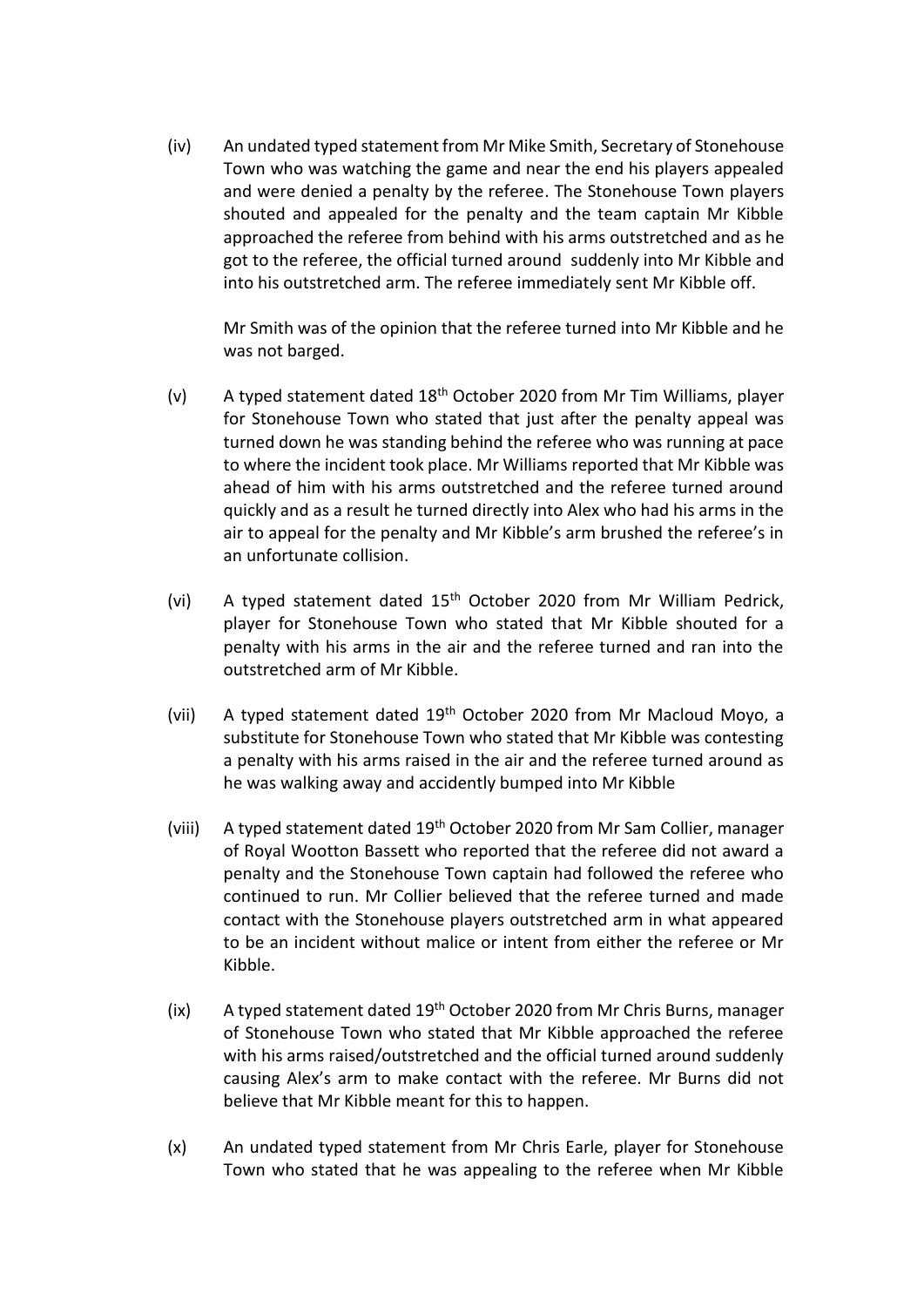approached the referee from 5-10 metres away and the referee turned towards Mr Kibble and collided with his outstretched arm which struck at the top of the referee's arm. Mr Earle believed that the referee would not have seen the player behind him and the contact was unintentional.

- (xi) A typed statement dated  $15<sup>th</sup>$  October 2020 from Mr Dan Gittings, a substituted player for Stonehouse Town who watched the incident from the side-lines. Mr Gittings reported that he saw the players surround the official and Mr Kibble approached the referee from about 10 metres away and as he got closer to the referee a number of players moved away and Mr Kibble was closest to the official. Mr Gittings describes the referee stopping and Mr Kibble stopped and due to his arms being outstretched, his arm and the referee touched in what appeared to be without malice.
- (xii) A typed statement dated  $15<sup>th</sup>$  October 2020 from Mr Mike Williams, spectator at the fixture who stated that after the penalty incident players were around the official and Mr Kibble ran towards the official with his hand reaching out appealing for the penalty and Mr Kibble and the official came together in an accidental way .
- (xiii) A typed statement dated  $15<sup>th</sup>$  October 2020 from Mr Joe Williams, spectator at the game who reported that players surrounded the official and Mr Kibble was running towards the official with his hand reached out and as players moved the referee and Mr Kibble touched slightly.
- (xiv) A typed statement dated  $15<sup>th</sup>$  October 2020 from Mr James Ractliffe, player for Stonehouse Town who stated that he was brought down in the penalty area and the referee did not give a penalty. As Mr Ractliffe stood up he saw the referee turn away and run into Mr Kibble's outstretched arm. Mr Ractliffe believed that there was no intent from Mr Kibble merely an accident.
- (xv) Mr Gael Booto Basana, a player for Stonehouse Town who reported that Mr Kibble was next to the player who they claimed was fouled in the penalty area and he approached the official from out of his line of sight. At the same time that Mr Kibble arrived at the official the referee turned around and immediately started to jog towards Mr Kibble. As Mr Kibble realised the referee was turning Mr Kibble slowed down but it was too late and the official ran into the player resulting a mild touch to the back of the referee's arm.
- (xvi) A typed statement dated  $16<sup>th</sup>$  October 2020 from Mr Adam Ireland, who witnessed the incident and reported that the number 7 from Stonehouse Town called for the penalty with his arms raised in the air and the referee turned around and ran into. Mr Ireland believed the incident to be accidental.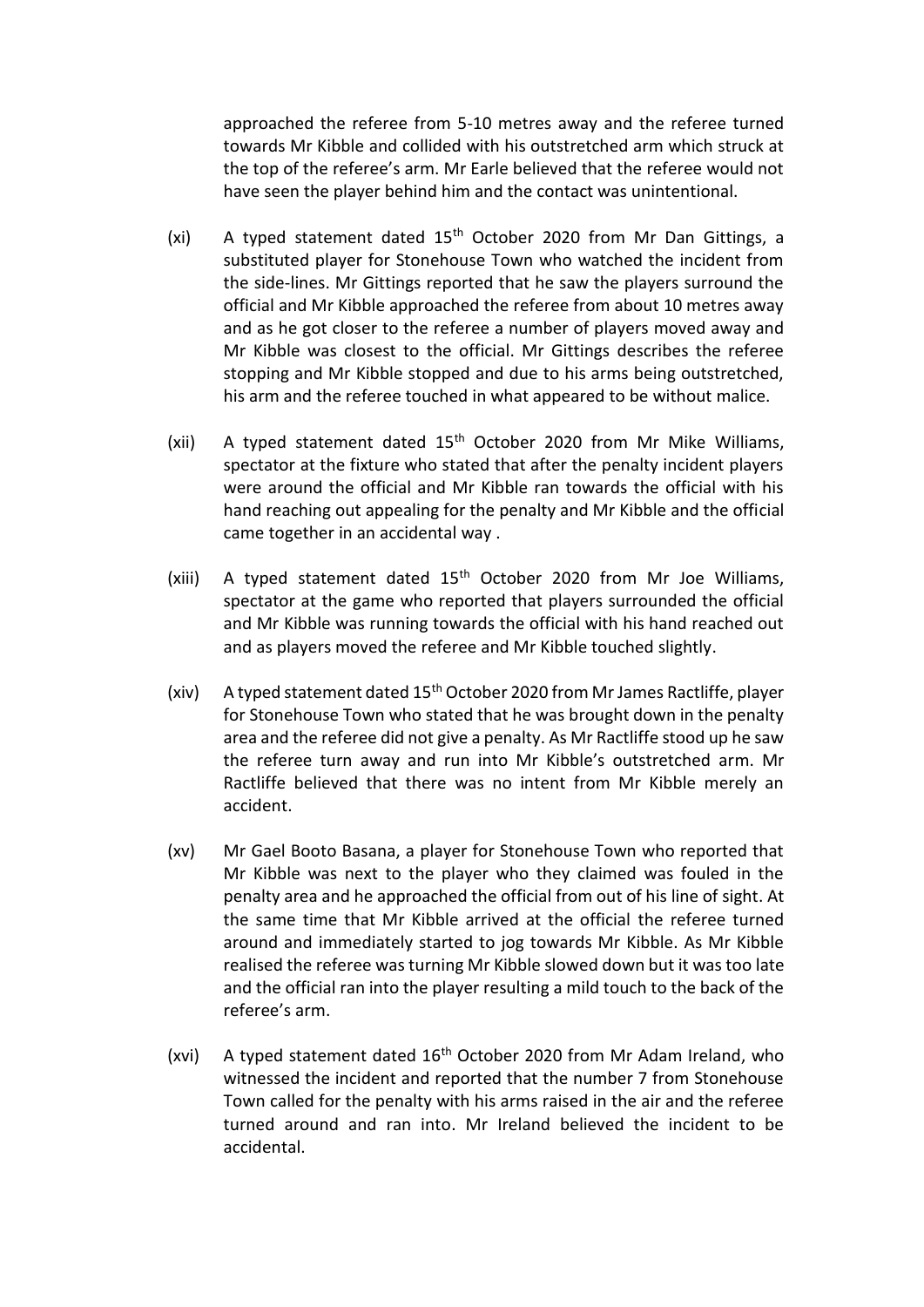- (xvii) A typed statement dated  $15<sup>th</sup>$  October 2020 from Mr Tom Palmer, player for Stonehouse Town who saw that Mr Kibble was running towards the official and the referee stopped running and turned around and there was minimal contact with the outstretched arm of Mr Kibble.
- (xviii) A typed statement dated  $15<sup>th</sup>$  October 2020 from Mr Ryan Thwaite, a spectator at the fixture, who reported that players appealed for a penalty with Mr Kibble having his arms outstretched. Mr Thwaite reported that the official was running backwards and he connected with Mr Kibble's outstretched arm.
- (xix) A typed statement dated 15<sup>th</sup> October 2020 from Mr Robert Humphreys, a player for Stonehouse Town who stated that players appealed for a penalty and approached the referee. Mr Humphreys saw Mr Kibble run towards the referee with his arms outstretched in front of him and the referee was running backwards and he appeared to stop abruptly and Mr Kibble's momentum carried him towards the referee and there was contact between the two with Mr Kibble's outstretched arm touching the official's arm. Mr Humphreys is of the opinion that Mr Kibble did not intend to cause harm or be violent towards the referee.
- (xx) A typed statement dated  $15<sup>th</sup>$  October 2020 from Mr Liam Meredith, a spectator at the game who reported that Mr Kibble approached the referee with his arms outstretched and as the referee turned to face Mr Kibble he collided with his outstretched arm in what appeared to Mr Meredith to be an accident.
- (xxi) Mr Owen Brimicombe, referee, attended the hearing and gave evidence that he had made the decision not to award the penalty to Stonehouse Town and this caused many of the players to vociferously appeal the decision one of who was Mr Kibble. The official said that he heard Mr Kibble before he had a clear view and the first time he clearly saw him he was less than five yards away. Mr Kibble did not using any foul, abusive or threatening language towards the official and he had made the initial decision to issue a yellow card for dissent. Mr Brimicombe said that both he and Mr Kibble came together with the top of his arm being hit by the upper arm of Mr Kibble. The referee made the decision to send Mr Kibble from the field of play. When questioned about the intent of Mr Kibble the referee believed that he had not intended to collide with the official and the contact was accidental. Mr Brimicombe said that even when he was shocked with the collision he did not feel threatened by the collision.

When the referee was questioned further he stated that he thought the collision was reckless but not malicious nor intentional and he sent the player off out of shock.